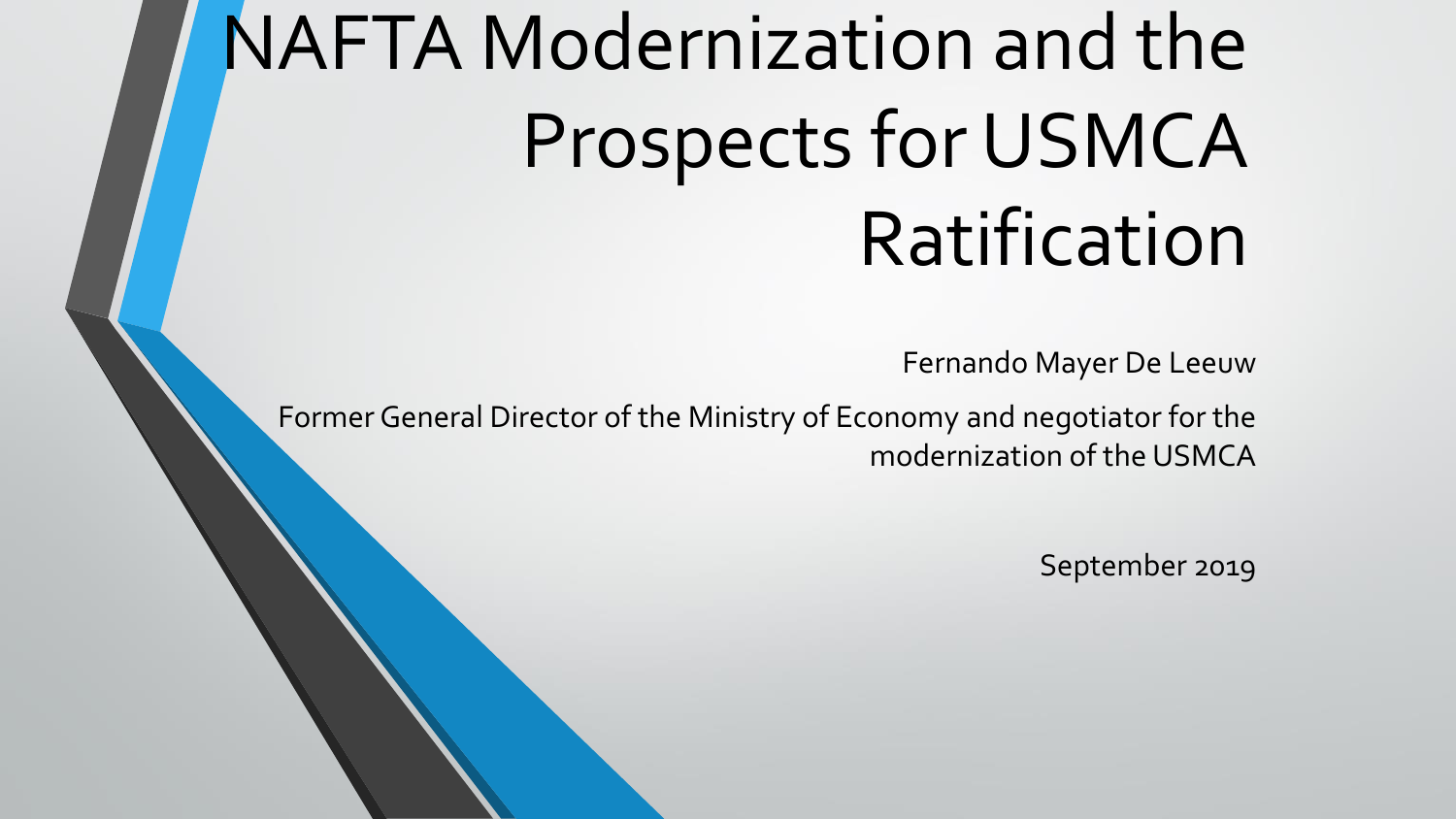## Since NAFTA, trade between the US and Mexico has grown 6 times

Since NAFTA, commercial activities between Mexico and the USA has grown dramatically

Mexico is the US's largest trading partner

\$1.5 billion dollars in goods are traded bilaterally every day.

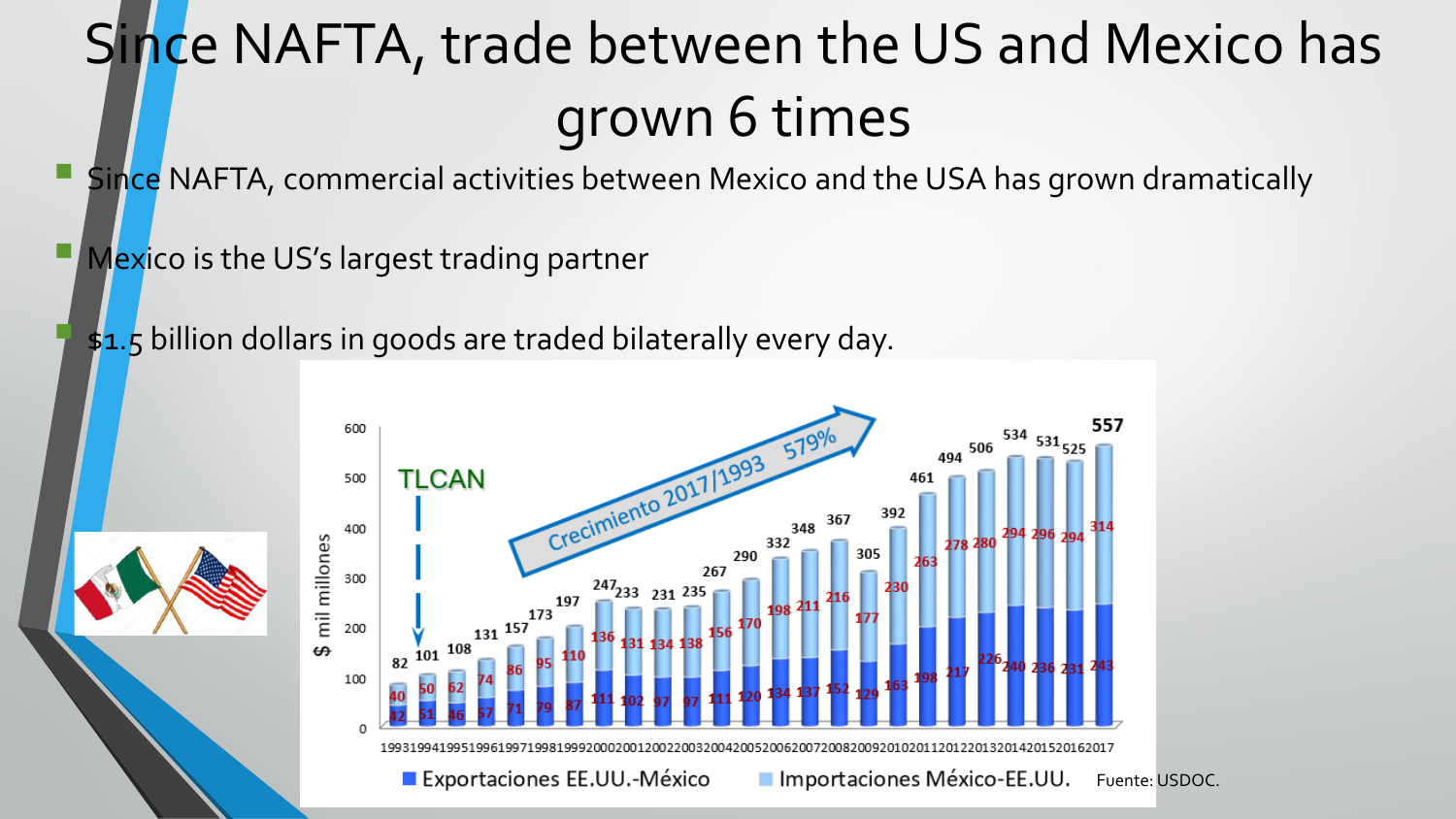### Trade relationship between Mexico and Canada

### Canada's main commercial partners





- Trade between Mexico and Canada has grown 9 times, reaching \$37 billion dollars in 2017.
- **E** Mexico is Canada's third largest trading partner.

Pente: Secretaría de Economía y BANXICO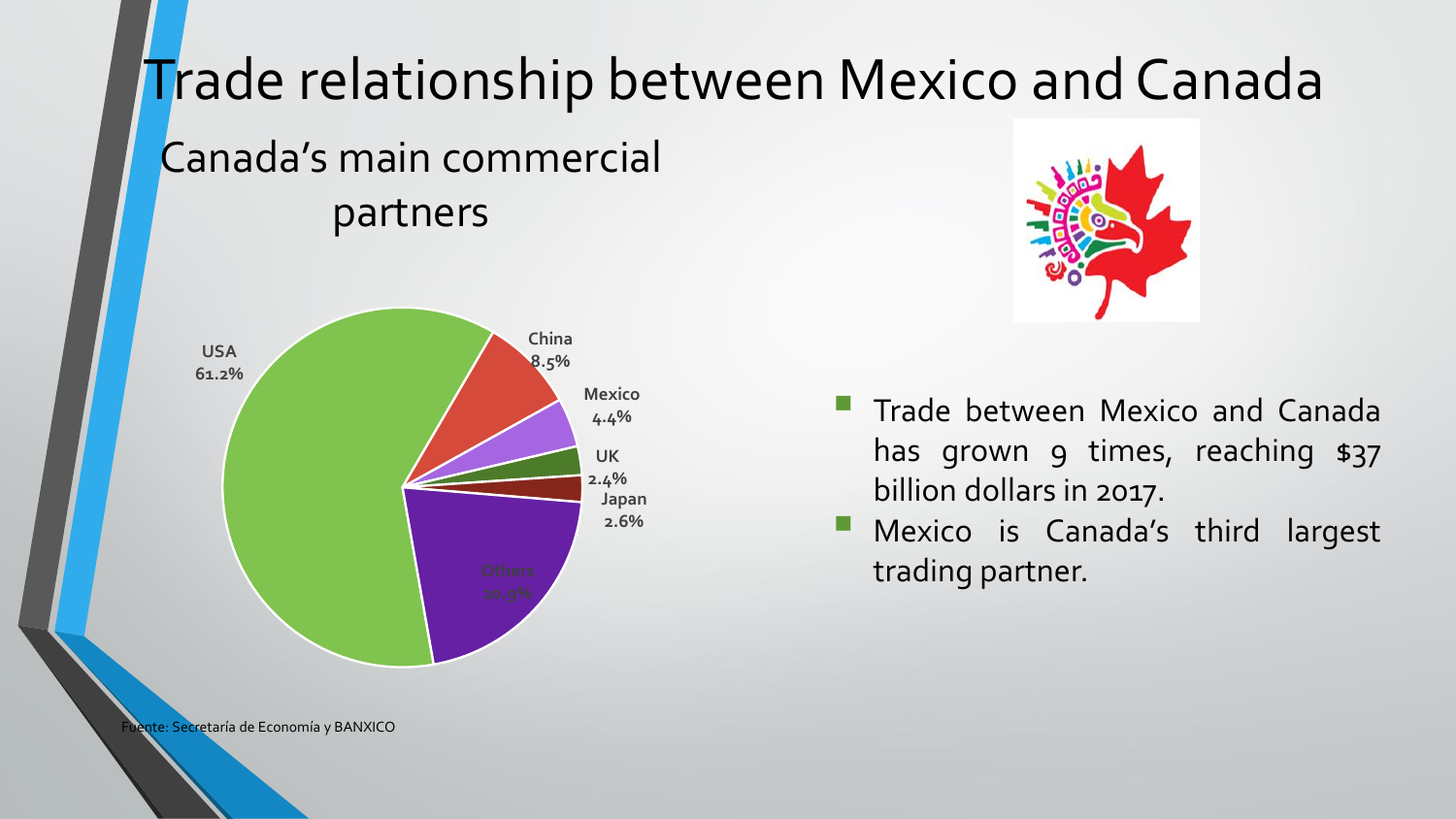### Consultation Process

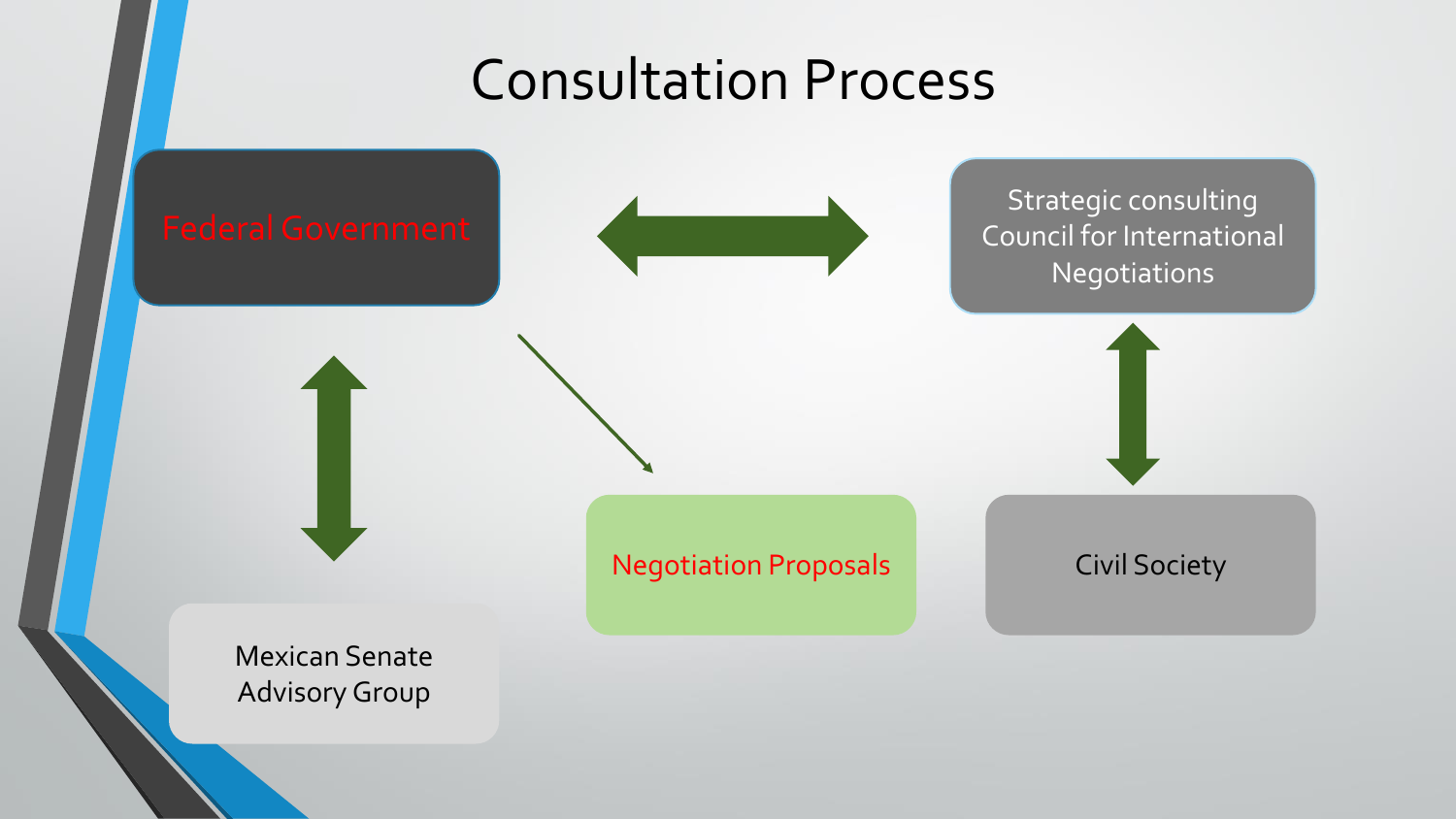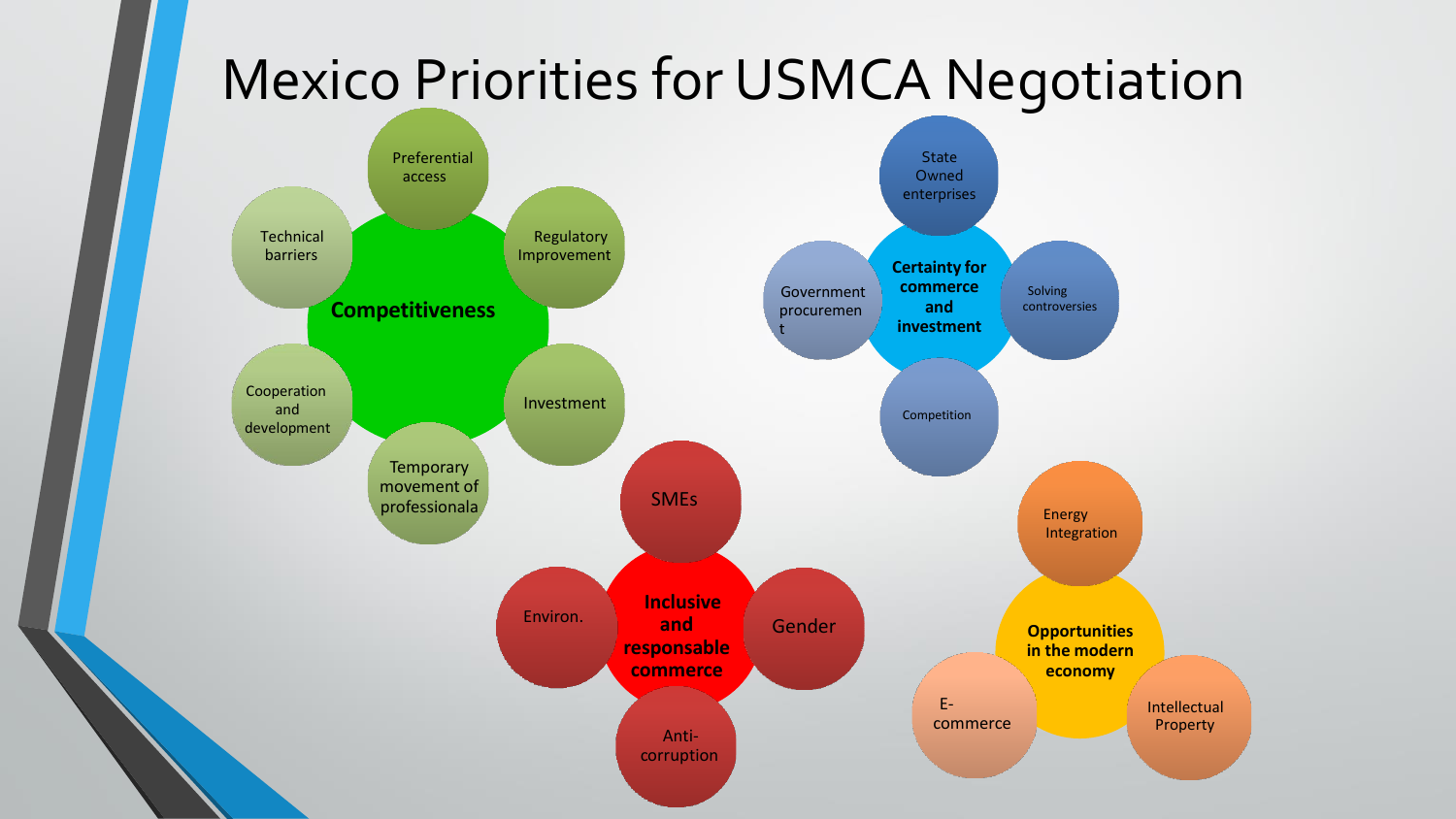### Negotiations in every key sector

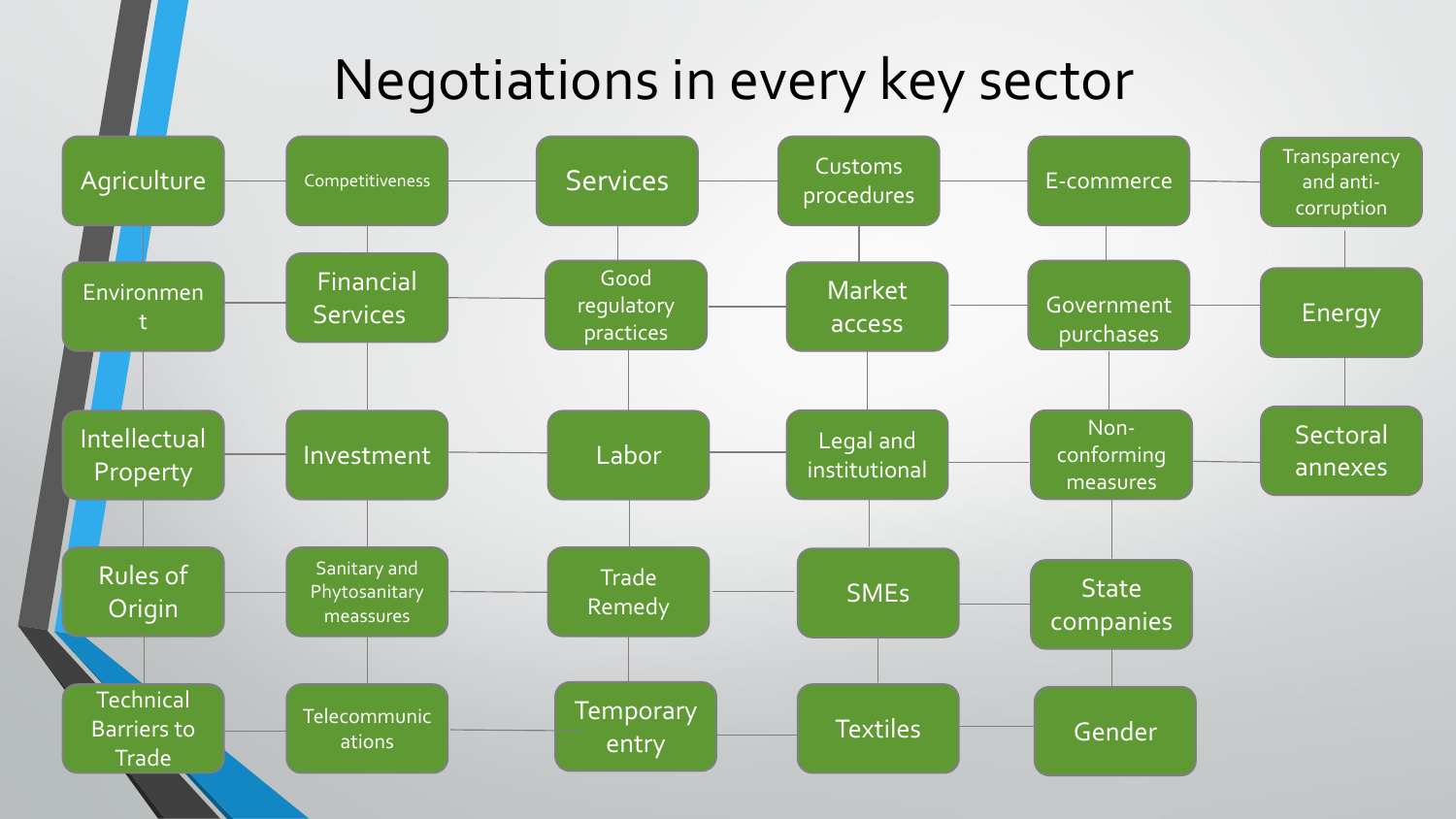### Red flags during the negotiations

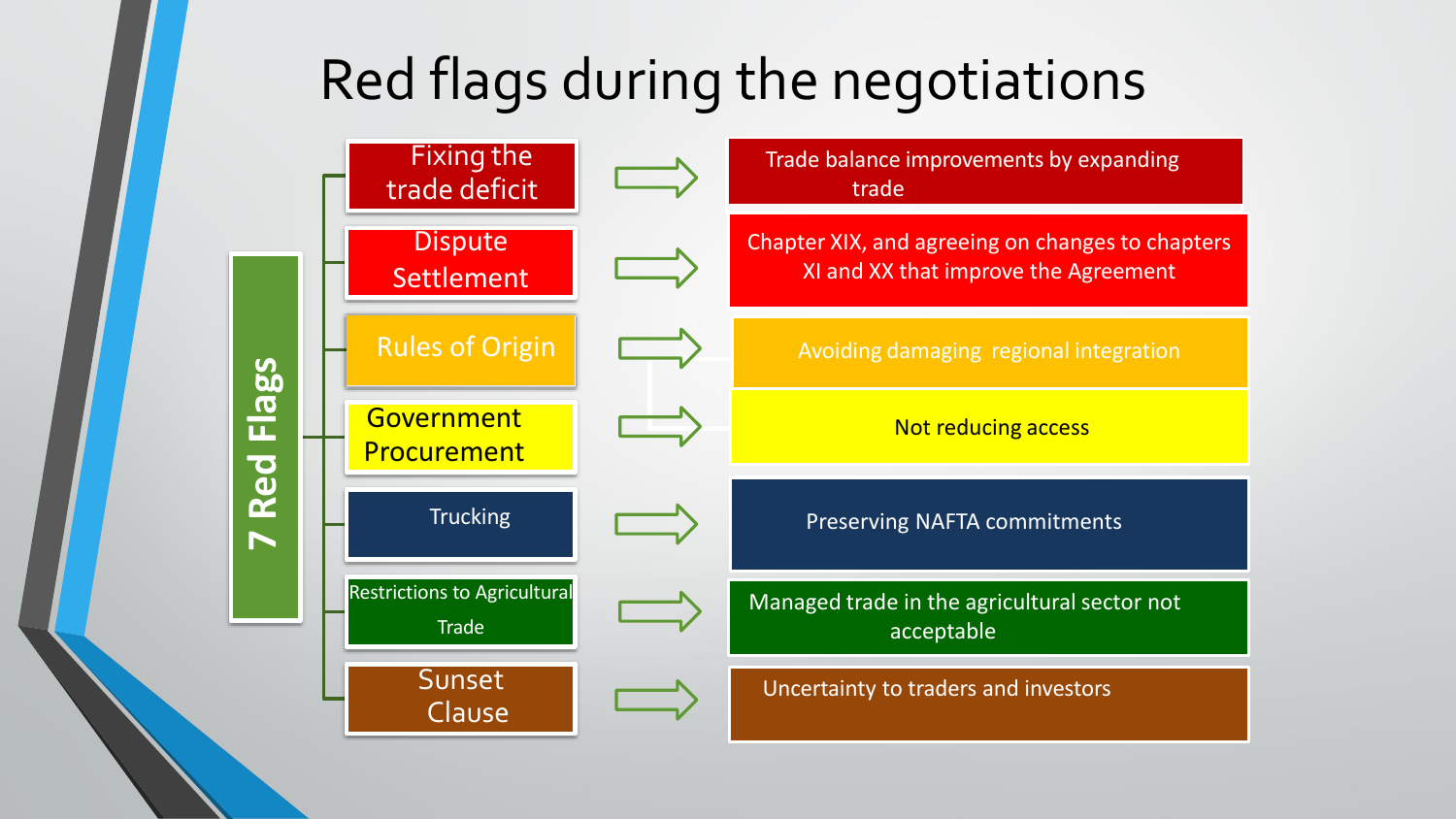### Negotiation Strategy

Negotiate the best deal possible for the country

1

2

3



5

- **Proposals that promote free** trade and strengthen NAFTA
	- **-** SPS Measures
	- **-** Temporary Entry
	- **-** Trade Facilitation

- Making progress in Chapters with minor differences
- Tackling hot topics:
- $\checkmark$  Being firm against unviable proposals
- ✓ Counterproposals and negotiation
	- **Autos**
	- b. Sunset
		- Dicoute resolution
- Time should not be a factor and main goal is ensuring the balance and quality of the Trade Agreement.
- Closing well, not fast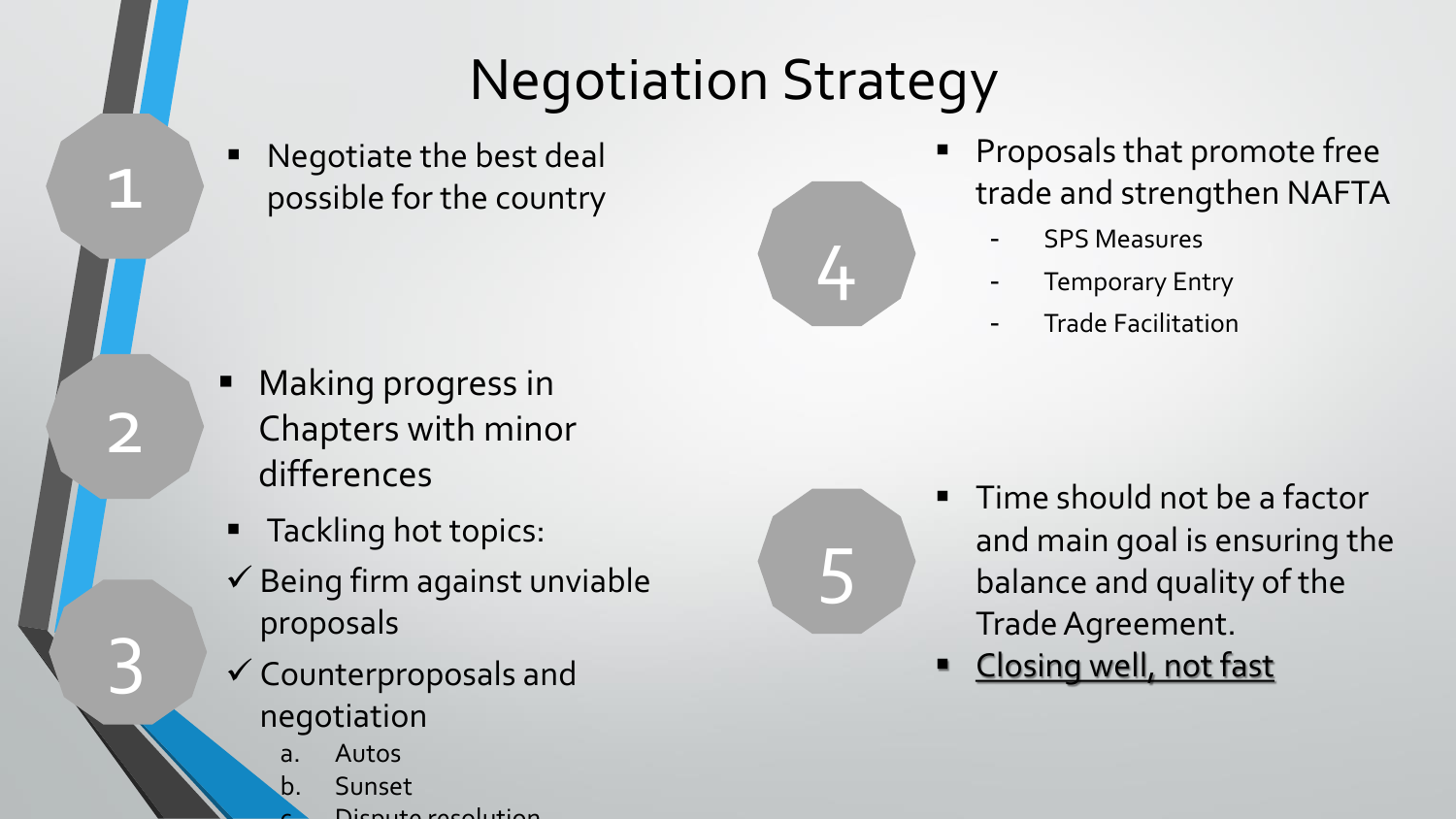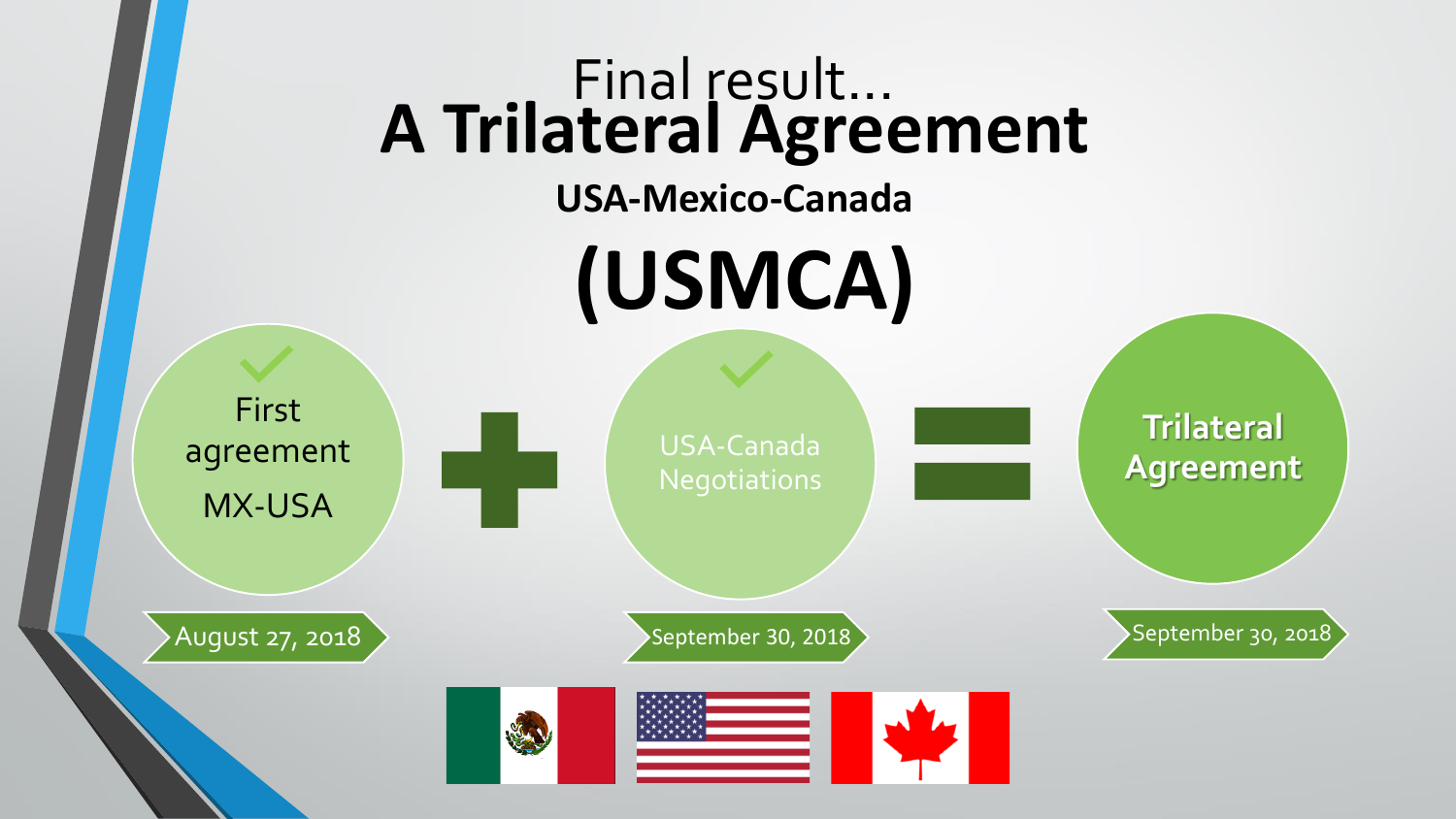### Lobbying in the US

Private Sector **Academics/Think**<br>Tanks

Federal Congress

#### **Effort "GRASSROOTS": "***All Politics is local***"**

National Conference of Mayors

National Governors Association Local Universities

### **Objective: Mobilizing economic actors in the US**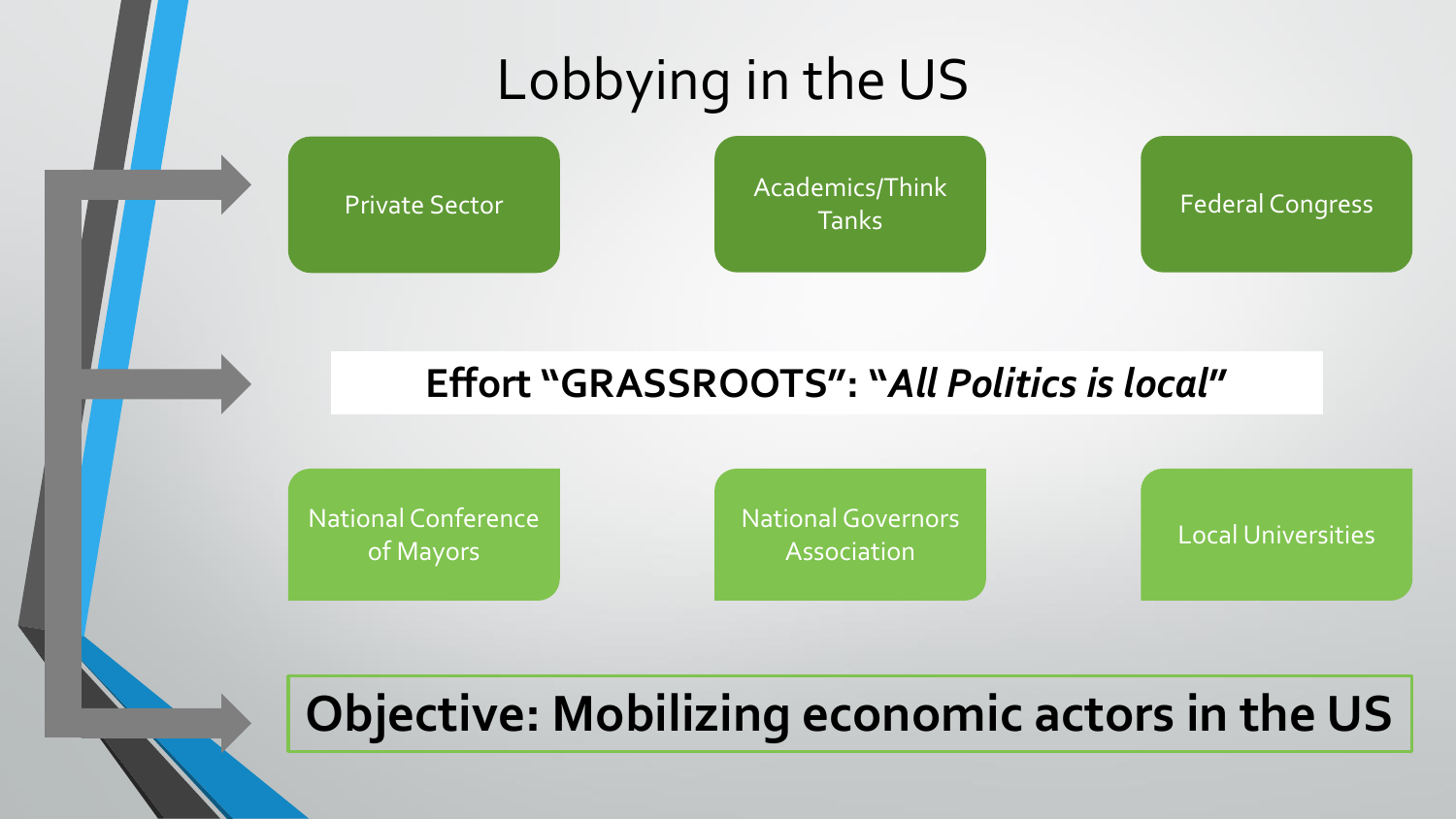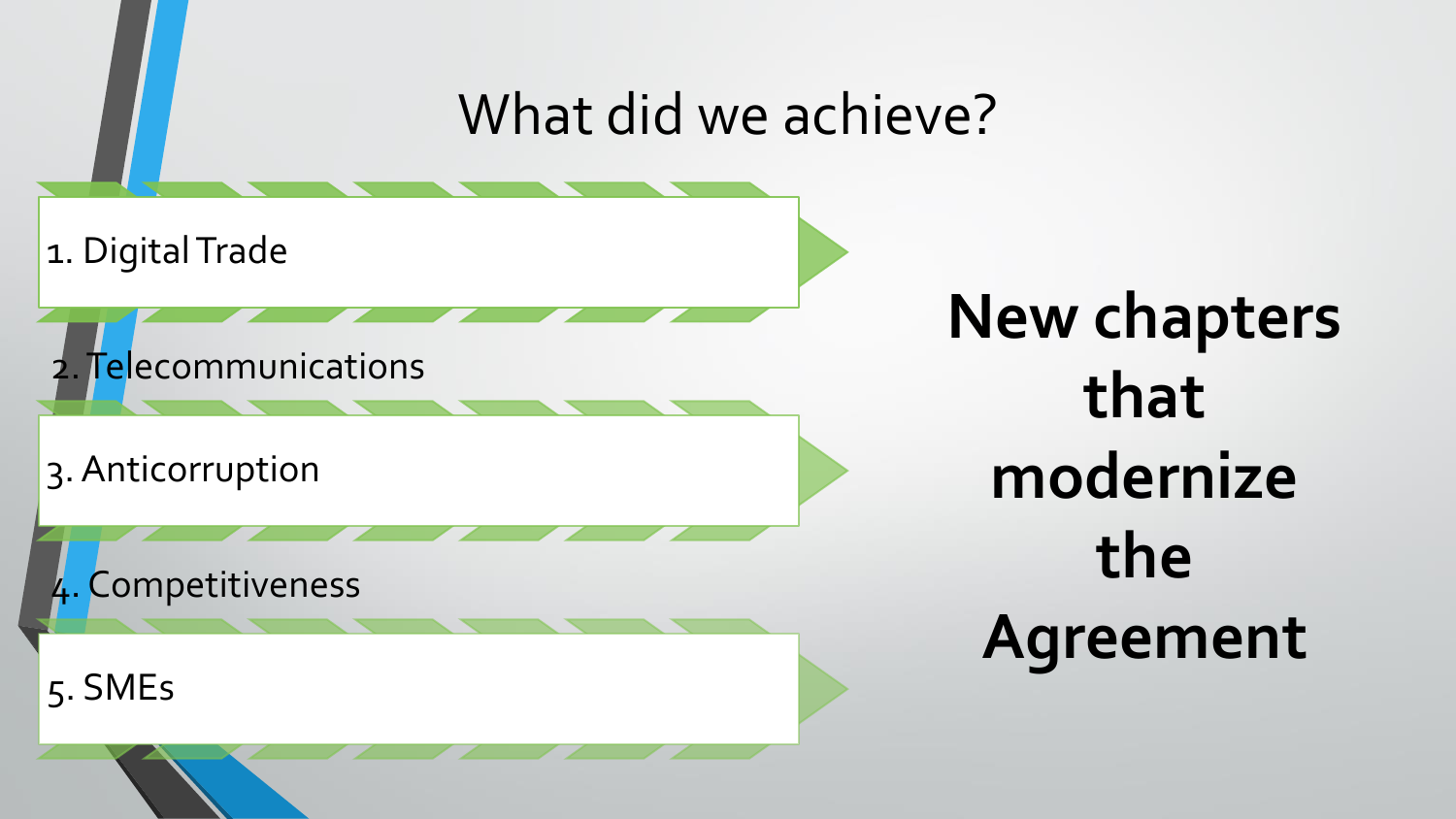#### What did we achieve? **Sunset Clause**

Modified and with no sudden death

### **Rules of Origin in Automotive Sector**

Guaranteeing free trade

Robust rules to promote regional integration

Insurance policy for Mexico in case of extraordinary measures (232)

#### **Dispute Settlement Mechanism**

#### **We preserved:**

Chapter XI (Investor-State)

Chapter XIX (AD/Subsidies)

Chapter XX (State-State)

**Agreement On Controversial Issues**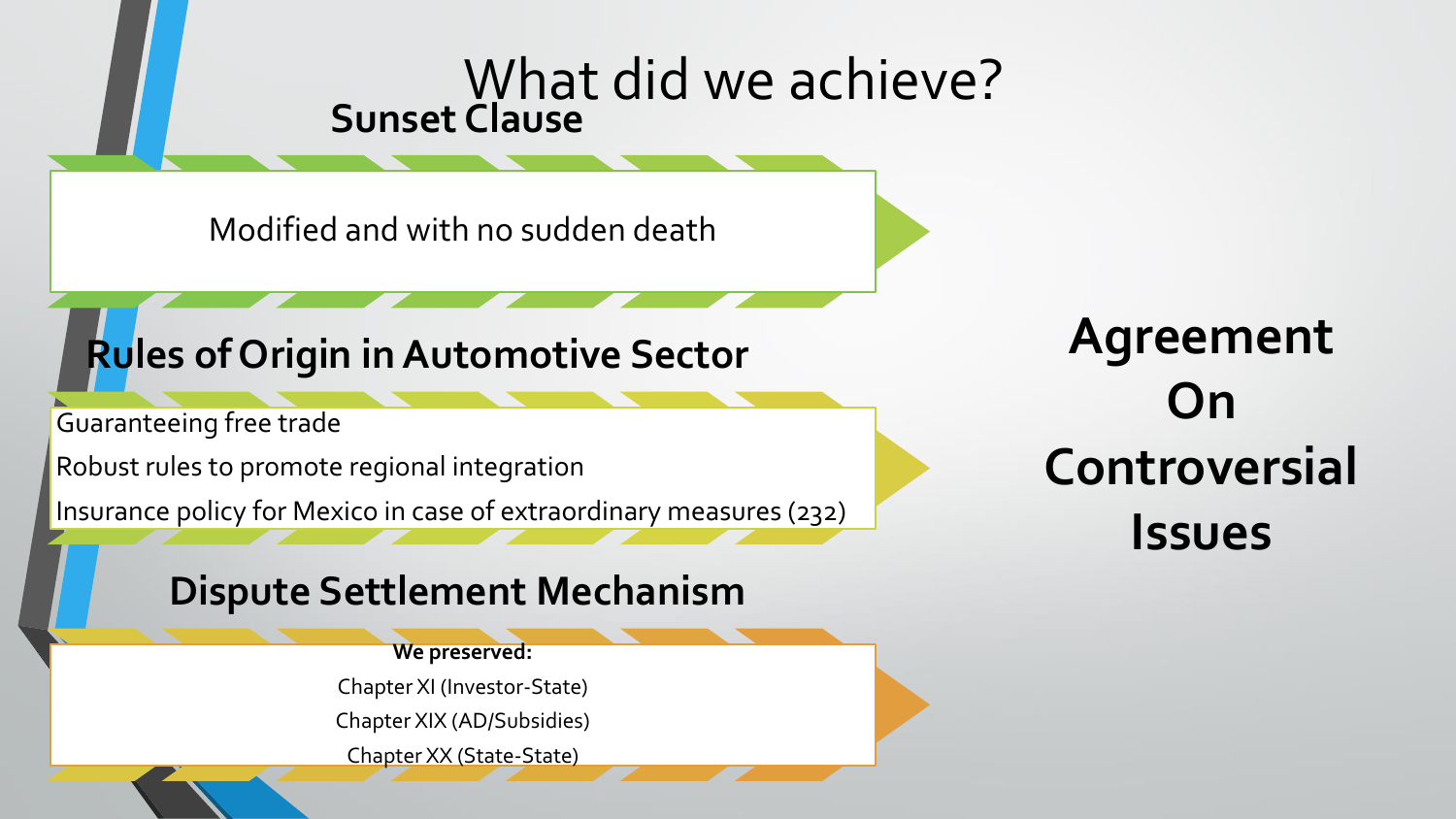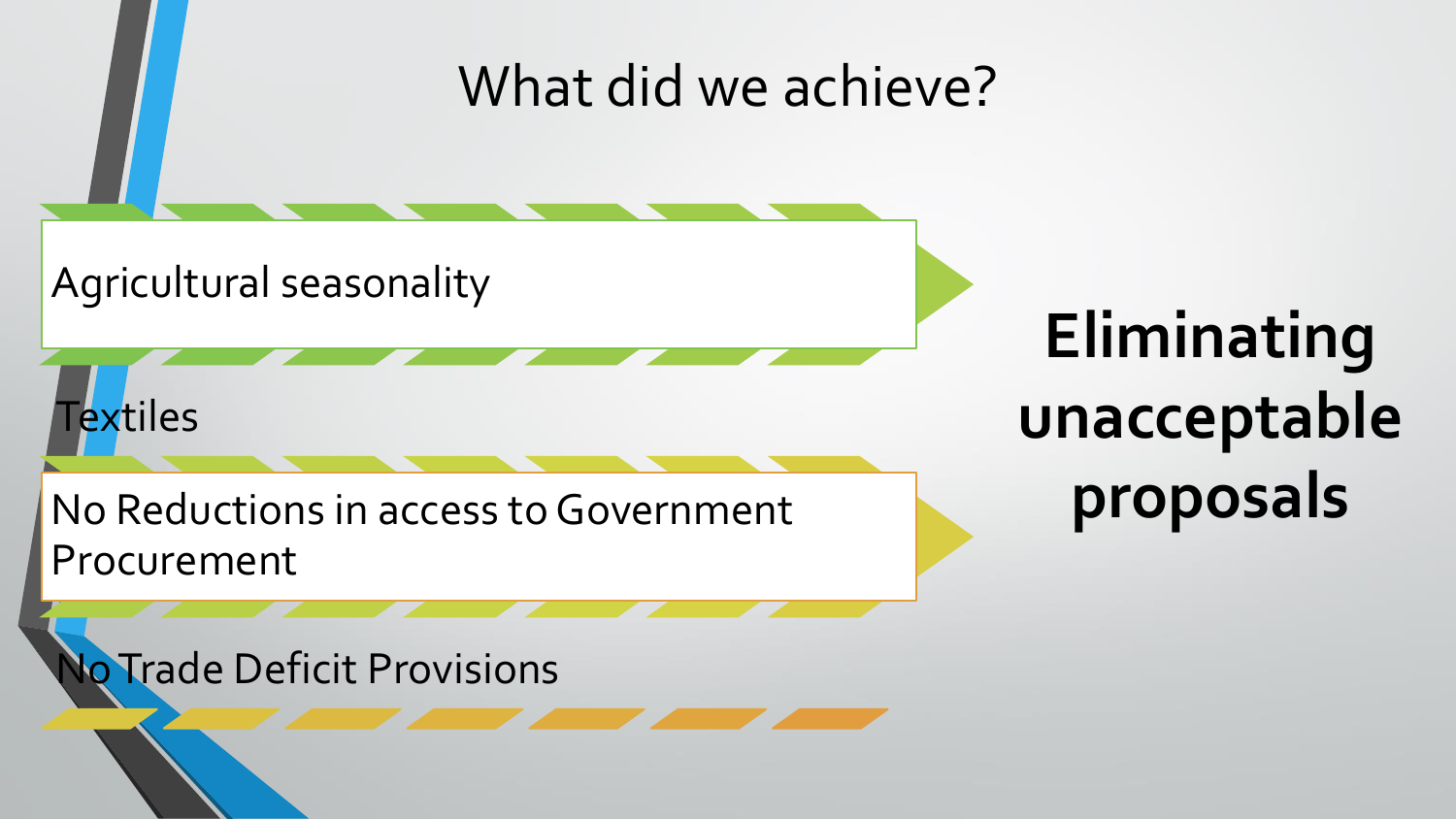### Mexico should continue its trade diversification strategy

**Reaching out to Asia-Pacific CPTPP Ratified**



#### **Strengthen the AP (Alianza del Pacífico)**

Member States: Canada, Australia, Singapur and New Zealand

**Updating Mexico-EU FTA**

#### **Improving Access**

Brazil and Argentina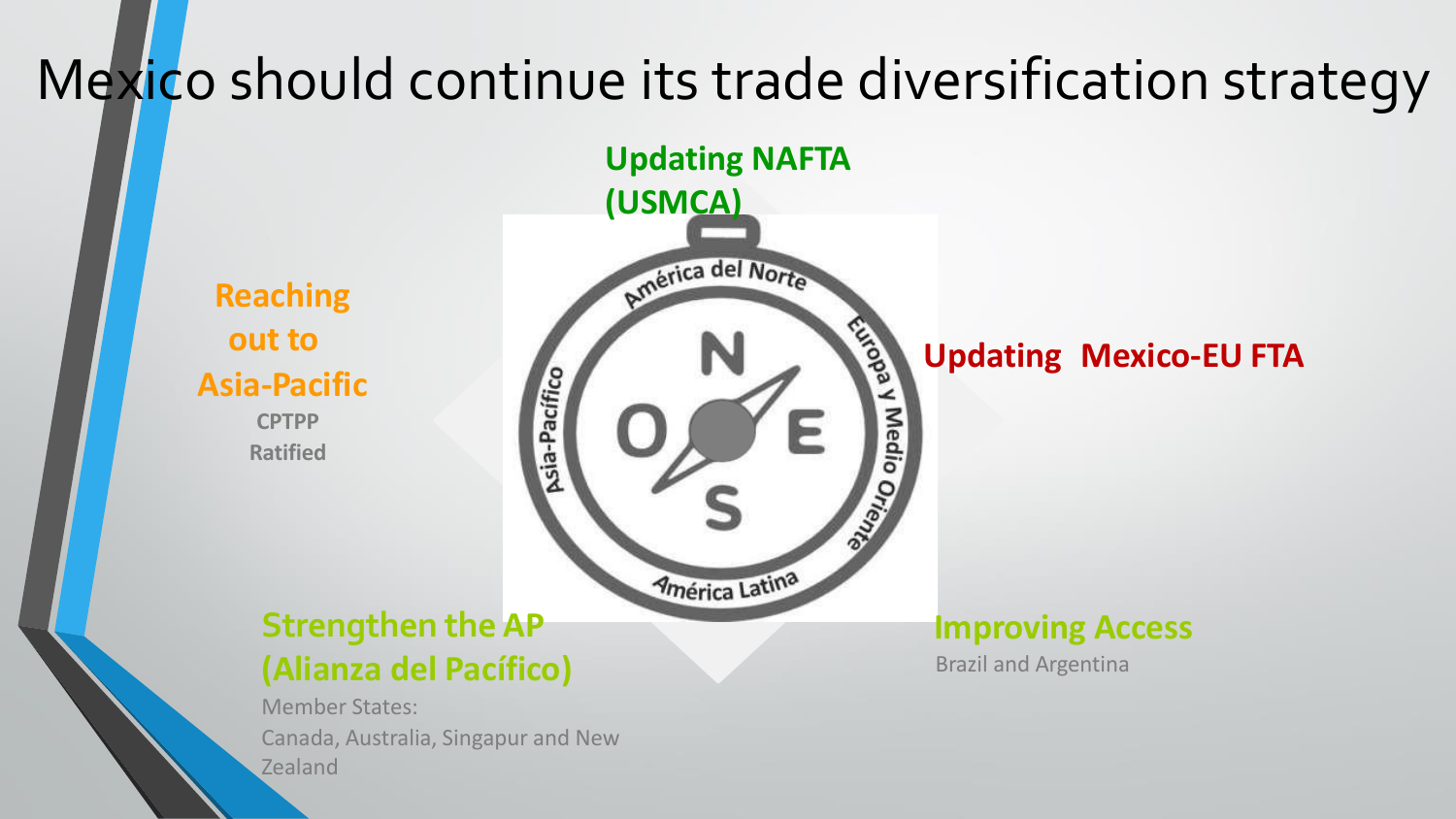### The future: Mexico as a G7 economy in 2050?



- Mexico is open to the world: FTA Network
- Implementation of structural reforms
- Strengthening the Rule of Law
- Guarantees for national and international investors